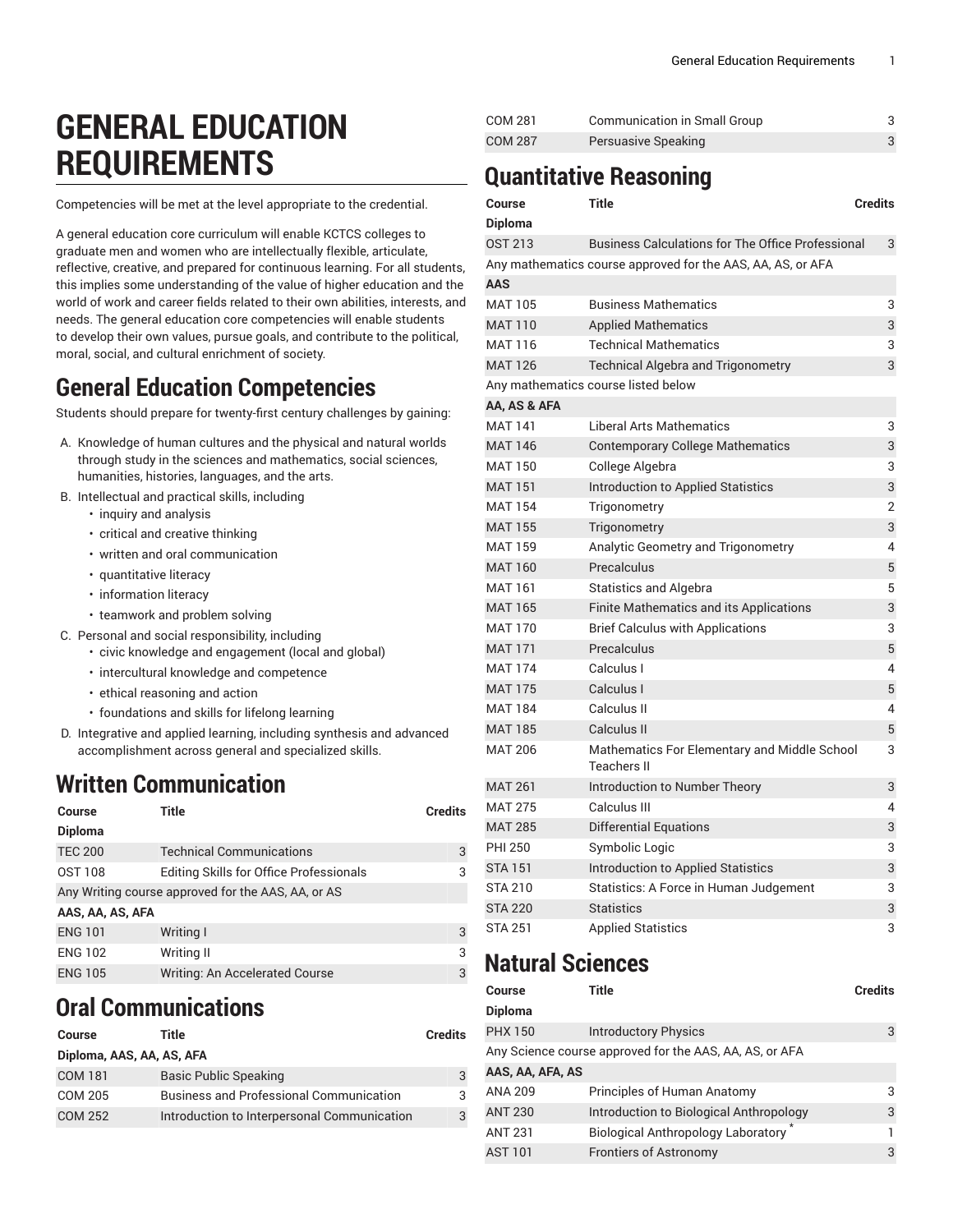| <b>AST/BIO 155</b> | Astrobiology                                                | 3                         | <b>CHE 280</b>   | Organic Chemistry II                    |
|--------------------|-------------------------------------------------------------|---------------------------|------------------|-----------------------------------------|
| <b>AST 191</b>     | The Solar System                                            | $\mathbf{3}$              | <b>CHE 285</b>   | Organic Chemistry L                     |
| AST 192            | Stars, Galaxies and the Universe                            | 3                         | <b>EST 150</b>   | Introductory Ecology                    |
| <b>AST 195</b>     | Introductory Astronomy Laboratory                           | $\mathbf{1}$              | <b>EST 160</b>   | <b>Hydrological Geolog</b>              |
| BIO 112            | Introduction to Biology                                     | 3                         | <b>EST 161</b>   | Hydrologic Geology                      |
| <b>BIO 113</b>     | Introduction to Biology Lab                                 | $\mathbf{1}$              | GEO 130          | Earth's Physical Env                    |
| <b>BIO 114</b>     | <b>Biology I</b>                                            | 3                         | GEO 131          | Earth's Physical Envi                   |
| <b>BIO 115</b>     | <b>Biology Laboratory I*</b>                                | $\mathbbm{1}$             | GEO 251          | <b>Weather and Climate</b>              |
| <b>BIO 116</b>     | <b>Biology II</b>                                           | 3                         | <b>GEO 280</b>   | <b>Environmental Scien</b>              |
| <b>BIO 117</b>     | <b>Biology Laboratory II</b>                                | $\mathbbm{1}$             | GLY 101          | <b>Physical Geology</b>                 |
| <b>BIO 118</b>     | Microbes and Society                                        | 3                         | <b>GLY 102</b>   | <b>Historical Geology</b>               |
| <b>BIO 120</b>     | Human Ecology                                               | $\mathfrak{S}$            | GLY 110          | <b>Environmental Geold</b>              |
| <b>BIO 121</b>     | Human Ecology Laboratory                                    | 1                         | <b>GLY 111</b>   | Physical Geology La                     |
| <b>BIO 122</b>     | Introduction to Conservation Biology                        | $\sqrt{3}$                | GLY 112          | Historical Geology La                   |
| <b>BIO 124</b>     | Principles of Ecology                                       | 3                         | <b>GLY 114</b>   | <b>Environmental Geolc</b>              |
| <b>BIO 130</b>     | <b>Aspects of Human Biology</b>                             | $\sqrt{3}$                | <b>GLY 125</b>   | Geology of the Natio                    |
| <b>BIO 135</b>     | Basic Anatomy and Physiology with Laboratory                | $\overline{4}$            | <b>GLY 130</b>   | Dinosaurs and Disas                     |
| <b>BIO 137</b>     | Human Anatomy and Physiology I with Laboratory              | $\overline{4}$            |                  | Vertebrates                             |
|                    |                                                             |                           | <b>GLY 131</b>   | Dinosaur Laboratory                     |
| <b>BIO 139</b>     | Human Anatomy and Physiology II with Laboratory             | 4                         | GLY 140          | Introduction to Ocea                    |
|                    |                                                             |                           | <b>GLY 220</b>   | Principles of Physica                   |
| <b>BIO 140</b>     | <b>Botany</b>                                               | $\ensuremath{\mathsf{3}}$ | <b>PHY 151</b>   | <b>Introductory Physics</b>             |
| <b>BIO 141</b>     | Botany with Laboratory                                      | 4                         | <b>PHY 152</b>   | <b>Introductory Physics</b>             |
| <b>BIO 142</b>     | Zoology                                                     | $\ensuremath{\mathsf{3}}$ | <b>PHY 160</b>   | Physics and Astrono                     |
| <b>BIO 143</b>     | Zoology with Laboratory                                     | 4                         | PHY 161          | <b>Introductory Physics</b>             |
| <b>BIO 144</b>     | <b>Insect Biology</b>                                       | $\ensuremath{\mathsf{3}}$ | <b>PHY 162</b>   | <b>Introductory Physics</b>             |
| <b>BIO 145</b>     | Insect Biology Laboratory                                   | 1                         | <b>PHY 171</b>   | Applied Physics <sup>7</sup>            |
| <b>BIO 150</b>     | Principles of Biology I                                     | $\ensuremath{\mathsf{3}}$ | <b>PHY 172</b>   | Physics for Health S                    |
| <b>BIO 151</b>     | Principles of Biology Laboratory I                          | $\overline{2}$            | <b>PHY 201</b>   | College Physics I                       |
| <b>BIO 152</b>     | Principles of Biology II                                    | $\ensuremath{\mathsf{3}}$ | <b>PHY 202</b>   | College Physics I Lal                   |
| <b>BIO 153</b>     | Principles of Biology Laboratory II                         | $\mathbf{2}$              | <b>PHY 203</b>   | <b>College Physics II</b>               |
| <b>BIO/AST 155</b> | Astrobiology                                                | $\ensuremath{\mathsf{3}}$ | <b>PHY 204</b>   | College Physics II La                   |
| <b>BIO 209</b>     | Introductory Microbiology Laboratory                        | $\overline{2}$            | <b>PHY 231</b>   | <b>General University P</b>             |
| <b>BIO 220</b>     | The Genetic Perspective                                     | $\sqrt{3}$                | <b>PHY 232</b>   | <b>General University P</b>             |
| <b>BIO 225</b>     | Medical Microbiology with Laboratory                        | 4                         | <b>PHY 241</b>   | General University P                    |
| <b>BIO 226</b>     | <b>Principles of Microbiology</b>                           | $\ensuremath{\mathsf{3}}$ | <b>PHY 242</b>   | <b>General University P</b>             |
| <b>BIO 227</b>     | Principles of Microbiology with Laboratory                  | 5                         | <b>SCI 110</b>   | <b>Science and Society</b>              |
| <b>CHE 120</b>     | <b>Chemistry in Society</b>                                 | $\ensuremath{\mathsf{3}}$ | <b>SCI 295</b>   | Scientific Investigati                  |
| <b>CHE 125</b>     | Chemistry in Society Laboratory <sup>*</sup>                | 1                         |                  |                                         |
| <b>CHE 130</b>     | Introductory General and Biological Chemistry               | $\mathsf{3}$              |                  | * Course satisfies the General Educatio |
| CHE 135            | Introductory General and Biological Chemistry<br>Laboratory | $\mathbf{1}$              | experience.      |                                         |
| <b>CHE 140</b>     | Introductory General Chemistry                              | 3                         |                  | <b>Social and Behavioral &amp;</b>      |
| <b>CHE 145</b>     | Introductory General Chemistry Laboratory                   | 1                         | <b>Course</b>    | Title                                   |
| <b>CHE 150</b>     | Introduction to Organic and Biological Chemistry            | $\ensuremath{\mathsf{3}}$ | <b>Diploma</b>   |                                         |
| <b>CHE 155</b>     | Introduction to Organic and Biological Chemistry            | 1                         |                  |                                         |
|                    | Laboratory                                                  |                           | <b>EFM 100</b>   | Personal Financial M                    |
| <b>CHE 170</b>     | <b>General College Chemistry I</b>                          | $\overline{4}$            | <b>WPP 200</b>   | <b>Workplace Principles</b>             |
| <b>CHE 175</b>     | General College Chemistry Laboratory I                      | 1                         |                  | Any Social Interaction course approved  |
| <b>CHE 180</b>     | <b>General College Chemistry II</b>                         | 4                         | AAS, AA, AS, AFA |                                         |
| <b>CHE 185</b>     | General College Chemistry Laboratory II                     | 1                         | <b>AGR 101</b>   | The Economics of Fo                     |
| <b>CHE 270</b>     | Organic Chemistry I                                         | 3                         | <b>ANT 101</b>   | Introduction to Anth                    |
| <b>CHE 275</b>     | Organic Chemistry Laboratory I                              | $\overline{2}$            | ANT/REL 130      | Introduction to Com                     |

| <b>CHE 280</b> | <b>Organic Chemistry II</b>                                    | 3                        |
|----------------|----------------------------------------------------------------|--------------------------|
| <b>CHE 285</b> | Organic Chemistry Laboratory II <sup>*</sup>                   | 2                        |
| <b>EST 150</b> | Introductory Ecology                                           | $\overline{\mathcal{L}}$ |
| <b>EST 160</b> | <b>Hydrological Geology</b>                                    | 3                        |
| <b>EST 161</b> | Hydrologic Geology Lab <sup>*</sup>                            | $\mathbf{1}$             |
| GEO 130        | Earth's Physical Environment                                   | 3                        |
| GEO 131        | Earth's Physical Environment Laboratory <sup>*</sup>           | $\mathbf{1}$             |
| GEO 251        | <b>Weather and Climate</b>                                     | 3                        |
| <b>GEO 280</b> | <b>Environmental Science</b>                                   | $\overline{4}$           |
| GLY 101        | <b>Physical Geology</b>                                        | 3                        |
| <b>GLY 102</b> | <b>Historical Geology</b>                                      | 3                        |
| GLY 110        | <b>Environmental Geology</b>                                   | 3                        |
| <b>GLY 111</b> | Physical Geology Laboratory                                    | $\mathbf{1}$             |
| <b>GLY 112</b> | <b>Historical Geology Laboratory</b>                           | 1                        |
| <b>GLY 114</b> | <b>Environmental Geology Laboratory</b>                        | $\mathbf{1}$             |
| <b>GLY 125</b> | Geology of the National Parks and Monuments                    | 3                        |
| <b>GLY 130</b> | Dinosaurs and Disasters: A Brief History of the<br>Vertebrates | 3                        |
| <b>GLY 131</b> | Dinosaur Laboratory                                            | 1                        |
| <b>GLY 140</b> | Introduction to Oceanography                                   | 3                        |
| <b>GLY 220</b> | Principles of Physical Geology                                 | 4                        |
| <b>PHY 151</b> | <b>Introductory Physics I</b>                                  | 3                        |
| <b>PHY 152</b> | <b>Introductory Physics II</b>                                 | 3                        |
| <b>PHY 160</b> | Physics and Astronomy for Elementary Teachers <sup>*</sup>     | 3                        |
| PHY 161        | Introductory Physics I Laboratory                              | 1                        |
| <b>PHY 162</b> | Introductory Physics II Laboratory                             | $\mathbf{1}$             |
| <b>PHY 171</b> | <b>Applied Physics</b>                                         | 4                        |
| <b>PHY 172</b> | Physics for Health Sciences                                    | $\overline{c}$           |
| <b>PHY 201</b> | College Physics I                                              | 4                        |
| <b>PHY 202</b> | College Physics I Laboratory                                   | $\mathbf{1}$             |
| <b>PHY 203</b> | <b>College Physics II</b>                                      | 4                        |
| <b>PHY 204</b> | College Physics II Laboratory                                  | 1                        |
| <b>PHY 231</b> | <b>General University Physics I</b>                            | 4                        |
| <b>PHY 232</b> | <b>General University Physics II</b>                           | $\overline{4}$           |
| <b>PHY 241</b> | <b>General University Physics I Laboratory</b>                 | 1                        |
| <b>PHY 242</b> | General University Physics II Laboratory                       | 1                        |
| <b>SCI 110</b> | Science and Society                                            | 3                        |
| <b>SCI 295</b> | Scientific Investigations                                      | 3                        |

on requirement for a laboratory

# **Social and Behavioral Sciences**

| Course           | <b>Title</b>                                                       | <b>Credits</b> |  |  |
|------------------|--------------------------------------------------------------------|----------------|--|--|
| Diploma          |                                                                    |                |  |  |
| <b>EFM 100</b>   | <b>Personal Financial Management</b>                               | 3              |  |  |
| <b>WPP 200</b>   | <b>Workplace Principles</b>                                        | 3              |  |  |
|                  | Any Social Interaction course approved for the AAS, AA, AS, or AFA |                |  |  |
| AAS, AA, AS, AFA |                                                                    |                |  |  |
| AGR 101          | The Economics of Food and Agriculture                              | 3              |  |  |
| ANT 101          | Introduction to Anthropology                                       | 3              |  |  |
| ANT/REL 130      | Introduction to Comparative Religion                               | 3              |  |  |
|                  |                                                                    |                |  |  |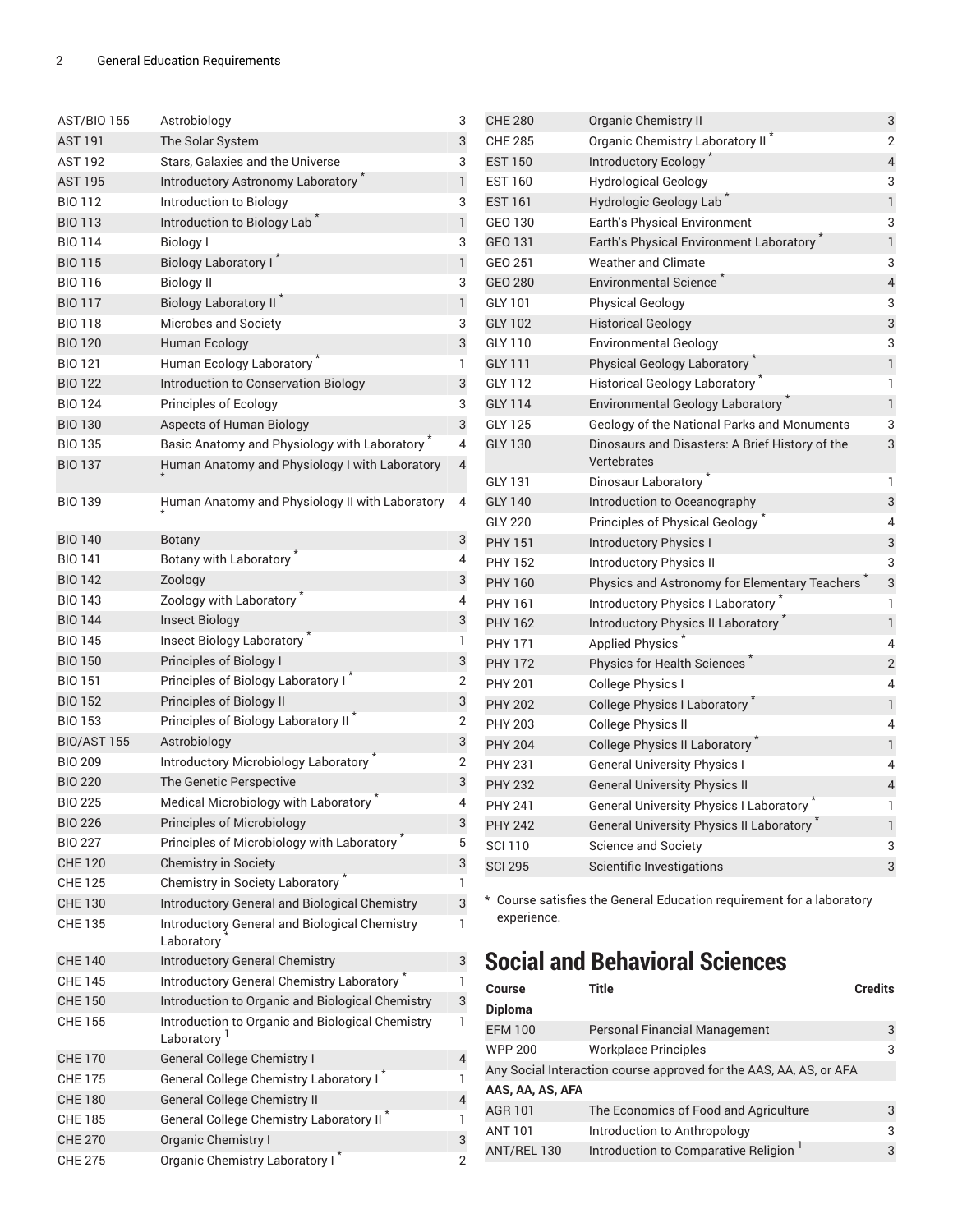| <b>ANT 160</b> | Cultural Diversity in the Modern World                  | 3 |
|----------------|---------------------------------------------------------|---|
| <b>ANT 220</b> | Introduction to Cultural Anthropology                   | 3 |
| <b>ANT 221</b> | Native People of North America                          | 3 |
| <b>ANT 223</b> | <b>Culture Change and Globalization</b>                 | 3 |
| <b>ANT 235</b> | <b>Food and Culture</b>                                 | 3 |
| <b>ANT 240</b> | Introduction to Archaeology                             | 3 |
| <b>ANT 241</b> | Origins of Old World Civilization                       | 3 |
| <b>ANT 242</b> | Origins of New World Civilization                       | 3 |
| COM 101        | Introduction to Communications                          | 3 |
| <b>COM 249</b> | Mass Media Communication                                | 3 |
| <b>COM 254</b> | Introduction to Intercultural Communication             | 3 |
| ECO 101        | <b>Contemporary Economic Issues</b>                     | 3 |
| ECO 150        | Introduction to Global Economics                        | 3 |
| ECO 201        | <b>Principles of Microeconomics</b>                     | 3 |
| ECO 202        | <b>Principles of Macroeconomics</b>                     | 3 |
| <b>FAM 252</b> | Introduction to Family Science                          | 3 |
| <b>FAM 253</b> | Human Sexuality: Development, Behavior, and             | 3 |
|                | Attitudes                                               |   |
| <b>FLK 280</b> | <b>Cultural Diversity in the United States</b>          | 3 |
| <b>GEN 140</b> | Development of Leadership                               | 3 |
| <b>GEN 225</b> | <b>Lifelong Learning Applications</b>                   | 3 |
| GEO 152        | Regional Geography of the World                         | 3 |
| GEO 160        | Lands and Peoples of the Non-Western World              | 3 |
| GEO 172        | Human Geography                                         | 3 |
| GEO 210        | Pollution, Hazards, and Environmental<br>Management     | 3 |
| GEO 222        | Cities of the World                                     | 3 |
| GEO 240        | Geography and Gender                                    | 3 |
| <b>HUM 135</b> | Introduction to Native American Literature <sup>2</sup> | 3 |
| <b>HUM 202</b> | Survey of Appalachian Studies I <sup>2</sup>            | 3 |
| <b>HUM 203</b> | Survey of Appalachian Studies II <sup>2</sup>           | 3 |
| <b>HUM 204</b> | Appalachian Seminar <sup>2</sup>                        | 3 |
| <b>HUM 221</b> | Contemporary Perspectives on Peace and War              | 3 |
| POL 101        | American Government                                     | 3 |
| POL 210        | Introduction to European Politics: East and West        | 3 |
| <b>POL 212</b> | <b>Culture and Politics in Developing Nations</b>       | 3 |
| <b>POL 235</b> | <b>World Politics</b>                                   | 3 |
| <b>POL 255</b> | <b>State Government</b>                                 | 3 |
| <b>PSY 110</b> | General Psychology                                      | 3 |
| <b>PSY 180</b> | <b>Human Relations</b>                                  | 3 |
| <b>PSY 185</b> | <b>Human Potential</b>                                  | 3 |
| <b>PSY 223</b> | Developmental Psychology                                | 3 |
| <b>PSY 230</b> | Psychosocial Aspects of Death and Dying                 | 3 |
| <b>PSY 297</b> | Psychology of Aging                                     | 3 |
| <b>PSY 298</b> | <b>Essentials of Abnormal Psychology</b>                | 3 |
| <b>RAE 120</b> | Introduction to Chinese Culture                         | 3 |
| <b>REL 101</b> | Introduction to Religious Studies <sup>2</sup>          | 3 |
| <b>REL 130</b> | Introduction to Comparative Religion                    | 3 |
| SOC 101        | Introduction to Sociology                               | 3 |
| SOC 151        | Social Interaction                                      | 3 |
| SOC 152        | <b>Modern Social Problems</b>                           | 3 |
| <b>SOC 220</b> | The Community                                           | 3 |

| SOC 230        | Deviant Behavior                                                     | 3 |
|----------------|----------------------------------------------------------------------|---|
| SOC 235        | <b>Inequality in Society</b>                                         | 3 |
| SOC 249        | Media, Society, and Culture                                          | 3 |
| <b>SOC 250</b> | Sociology of Popular Culture                                         | 3 |
| SOC 260        | Population, Resources and Change                                     | 3 |
| <b>SPA 115</b> | Hispanic Culture: (Country or Region)                                | 3 |
| <b>SUS 101</b> | Introduction to Sustainability                                       | 3 |
| <b>SUS 102</b> | Sustainable Built Environment                                        | 3 |
| <b>SUS 201</b> | Sustainable Societies                                                | 3 |
| <b>SUS 202</b> | Sustainable Urban Systems                                            | 3 |
| <b>SWK124</b>  | Introduction to Social Services                                      | 3 |
| <b>SWK 275</b> | The Family                                                           | 3 |
| WGS 200        | Introduction to Women's and Gender Studies in the<br>Social Sciences | 3 |

 $1$  A student may not receive credit for both ANT 130 Introduction to Comparative Religion (3 credit hours) and REL 130 Introduction to Comparative Religion (3 credit hours).

 $^2\,$  May be used to fulfill either Social and Behavioral Sciences or Arts & Humanities competency, but may not be used to fulfill both general education categories.

# **Arts and Humanities**

### **Heritage**

| Course                    | <b>Title</b>                                                           | <b>Credits</b> |
|---------------------------|------------------------------------------------------------------------|----------------|
| Diploma, AAS, AA, AS, AFA |                                                                        |                |
| <b>FLK 276</b>            | <b>Introduction to Folk Studies</b>                                    | 3              |
| <b>HIS 101</b>            | <b>World Civilization I</b>                                            | 3              |
| <b>HIS 102</b>            | <b>World Civilization II</b>                                           | 3              |
| <b>HIS 104</b>            | A History of Europe Through the Mid-Seventeenth<br>Century             | 3              |
| <b>HIS 105</b>            | A History of Europe from the Mid-Seventeenth<br>Century to the Present | 3              |
| <b>HIS 106</b>            | Western Culture: Science and Technology I                              | 3              |
| <b>HIS 107</b>            | Western Culture: Science and Technology II                             | 3              |
| <b>HIS 108</b>            | History of the United States Through 1865                              | 3              |
| <b>HIS 109</b>            | History of the United States Since 1865                                | 3              |
| <b>HIS 120</b>            | The World at War. 1939-45                                              | 3              |
| <b>HIS 202</b>            | History of British People to the Restoration                           | 3              |
| <b>HIS 203</b>            | History of the British People Since the Restoration                    | 3              |
| <b>HIS 206</b>            | <b>History of Colonial Latin America</b>                               | 3              |
| <b>HIS 207</b>            | History Modern Latin America, 1810 to Present                          | 3              |
| <b>HIS 215</b>            | <b>Historical Perspectives on Prisons and Police Work</b>              | 3              |
| <b>HIS 220</b>            | Native American History: Pre-Contact to 1865                           | 3              |
| <b>HIS 221</b>            | Native America History: 1865 to Present                                | 3              |
| <b>HIS 240</b>            | History of Kentucky                                                    | 3              |
| <b>HIS 247</b>            | History of Islam and Middle East Peoples,<br>500-1250 A.D.             | 3              |
| <b>HIS 248</b>            | History of Islam and Middle East Peoples, 1250 to<br>the Present       | 3              |
| <b>HIS 254</b>            | History of Sub-Saharan Africa                                          | 3              |
| <b>HIS 260</b>            | African American History to 1865                                       | 3              |
| <b>HIS 261</b>            | African-American History 1865 - Present                                | 3              |
|                           |                                                                        |                |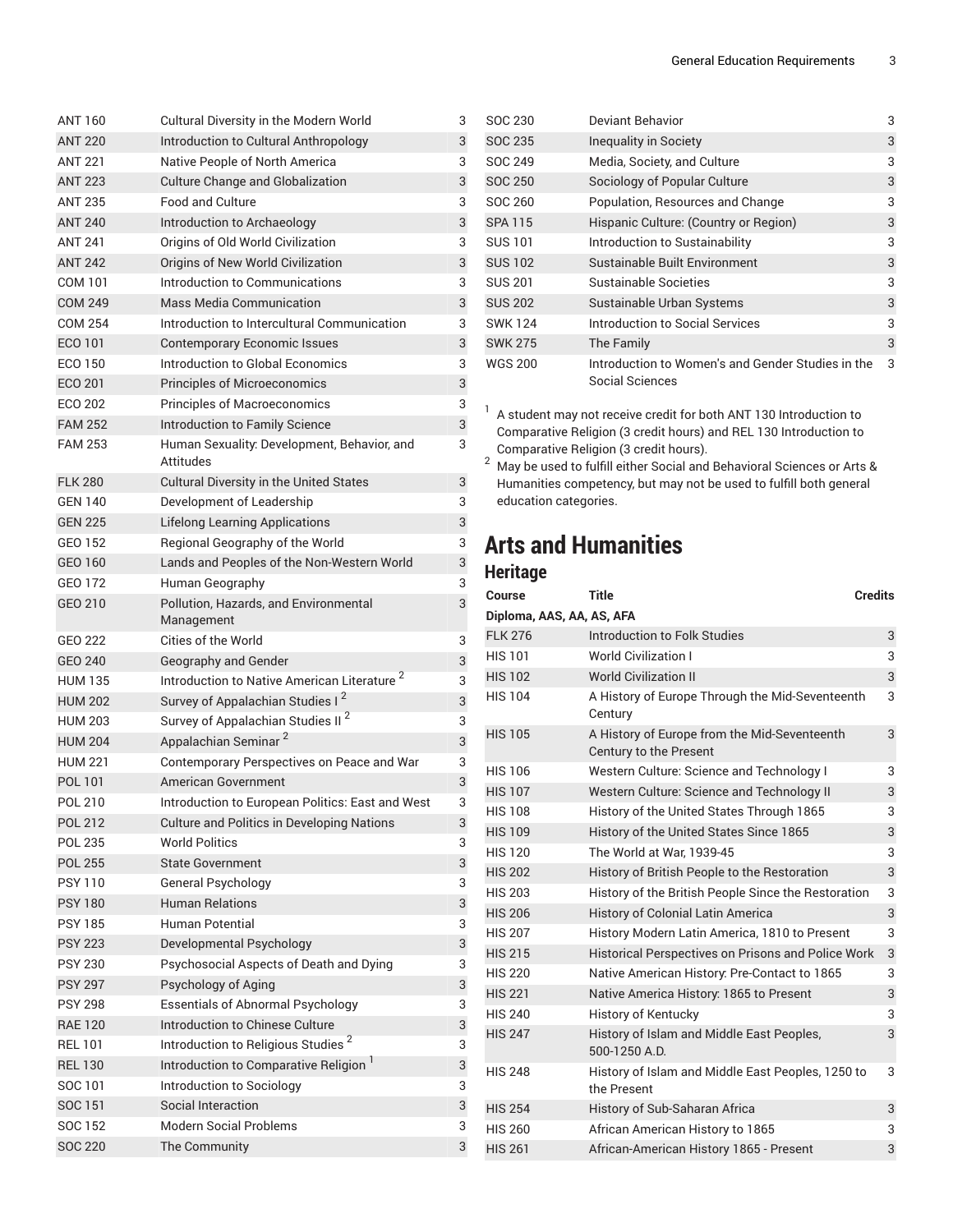| <b>HIS 265</b> | History of Women in America |  |
|----------------|-----------------------------|--|
| <b>HIS 271</b> | Medieval Europe             |  |
| <b>HIS 295</b> | East Asia to 1800           |  |
| <b>HIS 296</b> | History of Asia II          |  |

### **Humanities**

| Course                    | Title                                                                   | <b>Credits</b> |
|---------------------------|-------------------------------------------------------------------------|----------------|
| Diploma, AAS, AA, AS, AFA |                                                                         |                |
| ANT/REL 130               | Introduction to Comparative Religion <sup>1</sup>                       | 3              |
| ART 100                   | Introduction to Art                                                     | 3              |
| <b>ART 104</b>            | Introduction to African Art                                             | 3              |
| <b>ART 105</b>            | Ancient Through Medieval Art History                                    | 3              |
| <b>ART 106</b>            | Renaissance Through Modern Art History                                  | 3              |
| <b>ART 108</b>            | Introduction to World Art                                               | 3              |
| <b>ART 109</b>            | Women in Art & Art History                                              | 3              |
| <b>ART 201</b>            | <b>Ancient Art History</b>                                              | 3              |
| <b>ART 202</b>            | <b>Medieval Art History</b>                                             | $\mathsf 3$    |
| ART 203                   | <b>Renaissance Art History</b>                                          | 3              |
| <b>ART 204</b>            | <b>Modern Art History</b>                                               | 3              |
| <b>ART 205</b>            | African American Art                                                    | 3              |
| <b>ENG 135</b>            | Greek and Roman Mythology in Translation                                | 3              |
| <b>ENG 161</b>            | Introduction to Literature                                              | 3              |
| <b>ENG 190</b>            | Introduction to Dystopian Literature and Film                           | 3              |
| <b>ENG 221</b>            | Survey of English Literature I                                          | 3              |
| <b>ENG 222</b>            | Survey of English Literature II                                         | 3              |
| <b>ENG 230</b>            | Literature and Theme (subtitle required)                                | 3              |
| <b>ENG 231</b>            | Literature and Genre (Subtitle required)                                | 3              |
| <b>FNG 232</b>            | Literature and Place (Subtitle required)                                | 3              |
| <b>ENG 233</b>            | Literature and Identities (Subtitle required)                           | 3              |
| <b>ENG 234</b>            | Introduction to Women's Literature                                      | 3              |
| <b>ENG 251</b>            | Survey of American Literature I                                         | 3              |
| <b>ENG 252</b>            | Survey of American Literature II                                        | 3              |
| <b>ENG 261</b>            | Survey of Western Literature from the Greeks<br>Through the Renaissance | 3              |
| <b>ENG 262</b>            | Survey of Western Literature from 1660 to the<br>Present                | 3              |
| <b>ENG 264</b>            | <b>Major Black Writers</b>                                              | 3              |
| <b>ENG 270</b>            | The Old Testament as Literature                                         | 3              |
| <b>ENG 271</b>            | The New Testament as Literature                                         | 3              |
| ENG/HUM 281               | Introduction to Film                                                    | 3              |
| ENG/HUM 282               | International Film Studies                                              | 3              |
| <b>FLK 276</b>            | Introduction to Folk Studies                                            | 3              |
| <b>GEN 125</b>            | <b>Applied Meta-Thinking</b>                                            | 3              |
| <b>HNR101</b>             | Intro to Contemporary Thought                                           | 3              |
| <b>HON 101</b>            | The Ancient World                                                       | 3              |
| <b>HON 102</b>            | The Medieval and Renaissance World                                      | 3              |
| <b>HON 201</b>            | The Early and Modern World                                              | 3              |
| <b>HON 202</b>            | The Contemporary World                                                  | 3              |
| <b>HRS 101</b>            | An Integrated Survey of Western Civilization I                          | 3              |
| <b>HRS 102</b>            | An Integrated Survey of Western Civilization II                         | 3              |
| <b>HRS 201</b>            | An Integrated Survey of Western Civilization III                        | 3              |
| <b>HRS 202</b>            | An Integrated Survey of Western Civilization IV                         | 3              |
| <b>HUM 120</b>            | Introduction to the Humanities                                          | 3              |

| <b>HUM 121</b> | Peace Studies                                                                   | 3 |
|----------------|---------------------------------------------------------------------------------|---|
| <b>HUM 135</b> | Introduction to Native American Literature <sup>2</sup>                         | 3 |
| <b>HUM 140</b> | Introduction to Latino Literature                                               | 3 |
| <b>HUM 150</b> | Introduction to African Literature                                              | 3 |
| <b>HUM 160</b> | Introduction to Holocaust Literature and Film                                   | 3 |
| <b>HUM 202</b> | Survey of Appalachian Studies I <sup>2</sup>                                    | 3 |
| <b>HUM 203</b> | Survey of Appalachian Studies II <sup>2</sup>                                   | 3 |
| <b>HUM 204</b> | Appalachian Seminar <sup>2</sup>                                                | 3 |
| <b>HUM 220</b> | Historical Perspectives on Peace and War                                        | 3 |
| <b>HUM 230</b> | Contemporary Japanese Literature and Culture in<br>Translation                  | 3 |
| <b>HUM 250</b> | Appalachian Literature Survey                                                   | 3 |
| <b>HUM 251</b> | Contemporary Appalachian Literature                                             | 3 |
| HUM/ENG 281    | Introduction to Film                                                            | 3 |
| HUM/ENG 282    | <b>International Film Studies</b>                                               | 3 |
| <b>MU101</b>   | Folk and Traditional Music of the Western<br>Continents                         | 3 |
| <b>MUS 100</b> | Introduction to Music                                                           | 3 |
| <b>MUS 104</b> | Introduction to Jazz History                                                    | 3 |
| <b>MUS 206</b> | <b>American Music History</b>                                                   | 3 |
| <b>MUS 207</b> | <b>African American Music History</b>                                           | 3 |
| <b>MUS 208</b> | <b>World Music</b>                                                              | 3 |
| <b>MUS 222</b> | History and Sociology of Rock Music                                             | 3 |
| <b>PHI 100</b> | Introduction to Philosophy: Knowledge and Reality                               | 3 |
| PHI 110        | <b>Medical Ethics</b>                                                           | 3 |
| <b>PHI 120</b> | Introductory Logic                                                              | 3 |
| PHI 130        | Ethics                                                                          | 3 |
| <b>PHI 140</b> | The Ethics of War and Peace                                                     | 3 |
| <b>PHI 150</b> | <b>Business Ethics</b>                                                          | 3 |
| <b>PHI 160</b> | Philosophy Through Pop Culture                                                  | 3 |
| <b>PHI 170</b> | Philosophy of Religion                                                          | 3 |
| <b>PHI 180</b> | <b>Animal and Environmental Ethics</b>                                          | 3 |
| <b>PHI 200</b> | <b>Professional Responsibility</b>                                              | 3 |
| <b>PHI 260</b> | History of Philosophy I: From Greek Beginnings to<br>the Middle Ages            | 3 |
| <b>PHI 270</b> | History of Philosophy II: From the Renaissance to<br>the Present Era            | 3 |
| <b>REL 101</b> | Introduction to Religious Studies <sup>2</sup>                                  | 3 |
| <b>REL 120</b> | Introduction to the Old Testament                                               | 3 |
| <b>REL 121</b> | Introduction to the New Testament                                               | 3 |
| REL/ANT 130    | Introduction to Comparative Religion <sup>1</sup>                               | 3 |
| <b>REL 150</b> | <b>Comparative Ethics of Major World Religions</b>                              | 3 |
| <b>REL 160</b> | Religious Expressions of Forgiveness and Justice                                | 3 |
| <b>REL 170</b> | Philosophy of Religion                                                          | 3 |
| <b>THA 101</b> | Introduction to Theatre: Principles and Practice                                | 3 |
| <b>THA 200</b> | Introduction to Dramatic Literature                                             | 3 |
| THA 283        | <b>American Theatre</b>                                                         | 3 |
| <b>WGS 201</b> | Introduction to Women's and Gender Studies in the<br><b>Arts and Humanities</b> | 3 |

 $1$  A student may not receive credit for both ANT 130 Introduction to Comparative Religion (3 credit hours) and REL 130 Introduction to Comparative Religion (3 credit hours).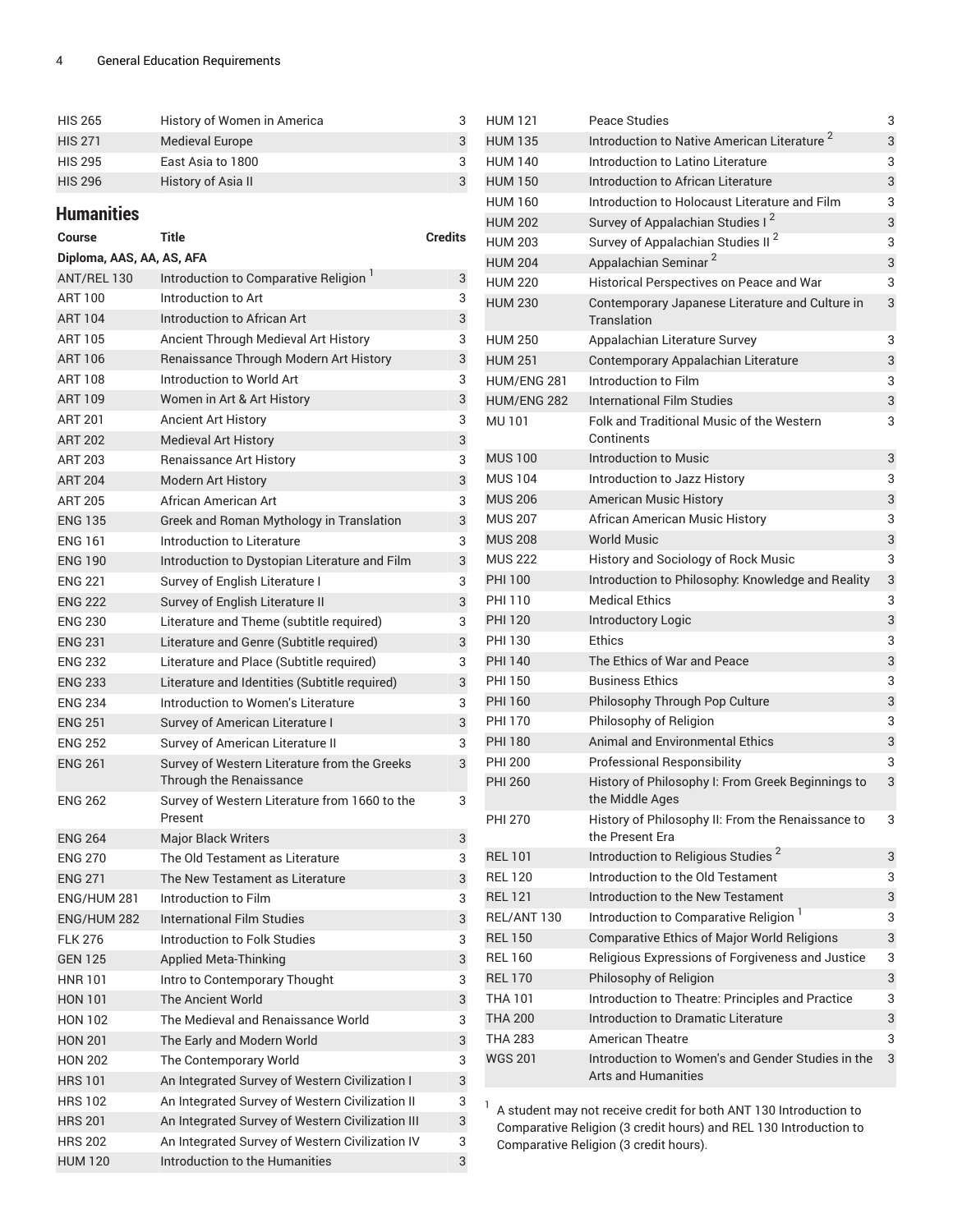<sup>2</sup> May be used to fulfill either Social and Behavioral Sciences or Arts & Humanities requirement, but may not be used to fulfill both general education categories.

# **Other Degree and/or Credential Requirements**

#### **College Success Courses**

A College Success course promotes college completion by providing an in-depth experience that helps students learn a model for decisionmaking of life-defining choices. Students learn to use available resources to develop knowledge, skills, and attitudes to promote success. Students will evaluate a wide range of educational, career and life path options, and establish reasoned and researched goals for their future. For completion of the Associate in Arts and Associate in Science degrees, students must complete a college success course or approved equivalent.

| Course         | Title                                         | <b>Credits</b> |
|----------------|-----------------------------------------------|----------------|
| FYE 100        | <b>Strategies for College Success</b>         |                |
| <b>FYE 105</b> | Achieving Academic Success                    | 3              |
| FYE 110        | <b>First Year Experience and Applications</b> | 3              |

### **Cultural Competence (previously Cultural Studies)**

Cultural Competence courses prepare students to live in increasingly diverse domestic and international environments. These courses encourage students to use critical thinking skills to develop an understanding of diversity, equity, and inclusion. The goal of these courses is for students to be able to interact with those from other cultures and to see the world from a broader perspective.

During the 2022-23 academic year, courses previously designated as Cultural Studies will be updated with the Cultural Competence status. For completion of the AA/AS degree, students must complete at least one cultural competence course (listed below by General Education category).

#### **Social and Behavioral Sciences**

| Course         | Title                                             | <b>Credits</b> |
|----------------|---------------------------------------------------|----------------|
| ANT/REL 130    | Introduction to Comparative Religion              | 3              |
| <b>ANT 160</b> | <b>Cultural Diversity in the Modern World</b>     | 3              |
| <b>ANT 220</b> | Introduction to Cultural Anthropology             | 3              |
| <b>ANT 221</b> | Native People of North America                    | 3              |
| <b>ANT 235</b> | <b>Food and Culture</b>                           | 3              |
| <b>ANT 240</b> | Introduction to Archaeology                       | 3              |
| <b>ANT 241</b> | Origins of Old World Civilization                 | 3              |
| <b>ANT 242</b> | Origins of New World Civilization                 | 3              |
| <b>COM 254</b> | Introduction to Intercultural Communication       | 3              |
| <b>ECO 150</b> | Introduction to Global Economics                  | 3              |
| GEO 152        | Regional Geography of the World                   | 3              |
| GEO 160        | Lands and Peoples of the Non-Western World        | 3              |
| GEO 172        | Human Geography                                   | 3              |
| <b>HUM 135</b> | Introduction to Native American Literature        | 3              |
| <b>HUM 202</b> | Survey of Appalachian Studies I                   | 3              |
| <b>HUM 203</b> | Survey of Appalachian Studies II                  | 3              |
| <b>HUM 204</b> | Appalachian Seminar <sup>1</sup>                  | 3              |
| <b>POL 212</b> | <b>Culture and Politics in Developing Nations</b> | 3              |
| <b>POL 235</b> | <b>World Politics</b>                             | 3              |
| <b>PSY 230</b> | Psychosocial Aspects of Death and Dying           | 3              |

| <b>RAE 120</b> | Introduction to Chinese Culture                                      | з |
|----------------|----------------------------------------------------------------------|---|
| <b>REL 101</b> | Introduction to Religious Studies                                    | 3 |
| SOC 235        | Inequality in Society                                                | 3 |
| <b>SPA 115</b> | Hispanic Culture: (Country or Region)                                |   |
| <b>WGS 200</b> | Introduction to Women's and Gender Studies in the<br>Social Sciences | 3 |

#### **Heritage**

| <b>Course</b>  | <b>Title</b>                                                     | <b>Credits</b> |
|----------------|------------------------------------------------------------------|----------------|
| <b>HIS 101</b> | <b>World Civilization I</b>                                      | 3              |
| <b>HIS 102</b> | <b>World Civilization II</b>                                     | 3              |
| <b>HIS 206</b> | <b>History of Colonial Latin America</b>                         | 3              |
| <b>HIS 207</b> | History Modern Latin America, 1810 to Present                    | 3              |
| <b>HIS 220</b> | Native American History: Pre-Contact to 1865                     | 3              |
| <b>HIS 221</b> | Native America History: 1865 to Present                          | 3              |
| <b>HIS 247</b> | History of Islam and Middle East Peoples,<br>500-1250 A.D.       | 3              |
| <b>HIS 248</b> | History of Islam and Middle East Peoples, 1250 to<br>the Present | 3              |
| <b>HIS 254</b> | History of Sub-Saharan Africa                                    | 3              |
| <b>HIS 260</b> | African American History to 1865                                 | 3              |
| <b>HIS 261</b> | African-American History 1865 - Present                          | 3              |
| <b>HIS 265</b> | History of Women in America                                      | 3              |
| <b>HIS 295</b> | East Asia to 1800                                                | 3              |
| <b>HIS 296</b> | History of Asia II                                               | 3              |

#### **Humanities**

#### **Course Title Credits**

| <b>ART 104</b> | Introduction to African Art                                    | 3 |
|----------------|----------------------------------------------------------------|---|
| <b>ART 108</b> | Introduction to World Art                                      | 3 |
| <b>ART 205</b> | African American Art                                           | 3 |
| <b>ART 109</b> | Women in Art & Art History                                     | 3 |
| <b>ENG 135</b> | Greek and Roman Mythology in Translation                       | 3 |
| <b>ENG 233</b> | Literature and Identities (Subtitle required)                  | 3 |
| <b>ENG 234</b> | Introduction to Women's Literature                             | 3 |
| <b>ENG 264</b> | <b>Major Black Writers</b>                                     | 3 |
| ENG/HUM 282    | <b>International Film Studies</b>                              | 3 |
| <b>HUM 121</b> | <b>Peace Studies</b>                                           | 3 |
| <b>HUM 135</b> | Introduction to Native American Literature <sup>1</sup>        | 3 |
| <b>HUM 140</b> | Introduction to Latino Literature                              | 3 |
| <b>HUM 150</b> | Introduction to African Literature                             | 3 |
| <b>HUM 160</b> | Introduction to Holocaust Literature and Film                  | 3 |
| <b>HUM 202</b> | Survey of Appalachian Studies I <sup>1</sup>                   | 3 |
| <b>HUM 203</b> | Survey of Appalachian Studies II                               | 3 |
| <b>HUM 204</b> | Appalachian Seminar <sup>1</sup>                               | 3 |
| <b>HUM 230</b> | Contemporary Japanese Literature and Culture in<br>Translation | 3 |
| <b>HUM 250</b> | Appalachian Literature Survey                                  | 3 |
| <b>HUM 251</b> | Contemporary Appalachian Literature                            | 3 |
| <b>MU101</b>   | Folk and Traditional Music of the Western<br>Continents        | 3 |
| <b>MUS 104</b> | Introduction to Jazz History                                   | 3 |
| <b>MUS 207</b> | African American Music History                                 | 3 |
| <b>MUS 208</b> | <b>World Music</b>                                             | 3 |
|                |                                                                |   |